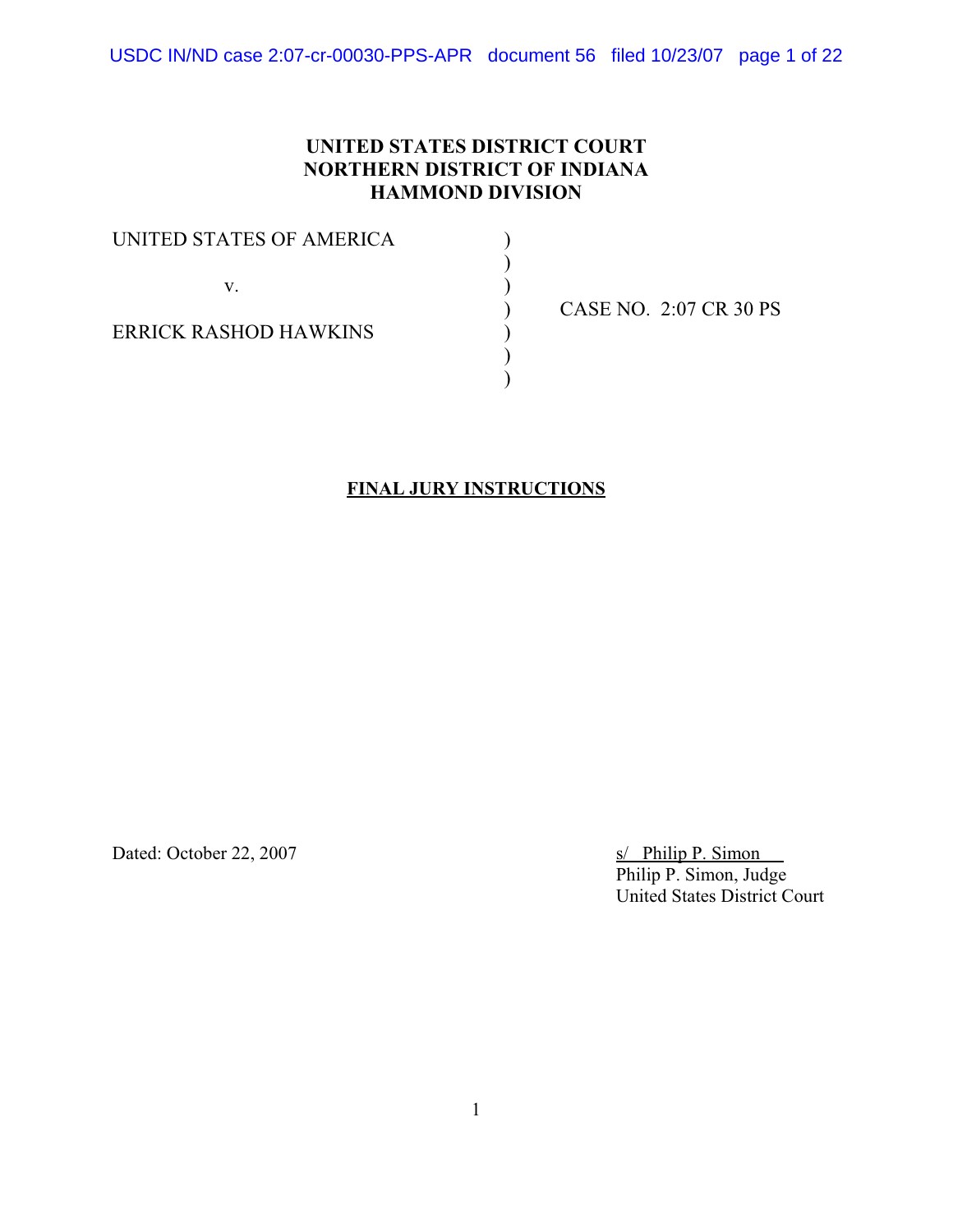Members of the jury, you have seen and heard all the evidence and arguments of the attorneys. Now I will instruct you on the law.

You have two duties as a jury, your first duty is to decide the facts from the evidence in the case. This is your job, and yours alone.

Your second duty is to apply the law that I give you to the facts. You must follow these instructions, even if you disagree with them. Each of the instructions is important, and you must follow all of them. You are not to single out one instruction alone as stating the law, but must consider the instructions as a whole.

You must perform these duties fairly and impartially. Do not allow sympathy, prejudice, fear, or public opinion to influence you. You should not be influenced by any person's race, color, religion, national ancestry, or sex.

Nothing I say now, and nothing I said or did during the trial, is meant to indicate any opinion on my part on what the facts are or what your verdict should be.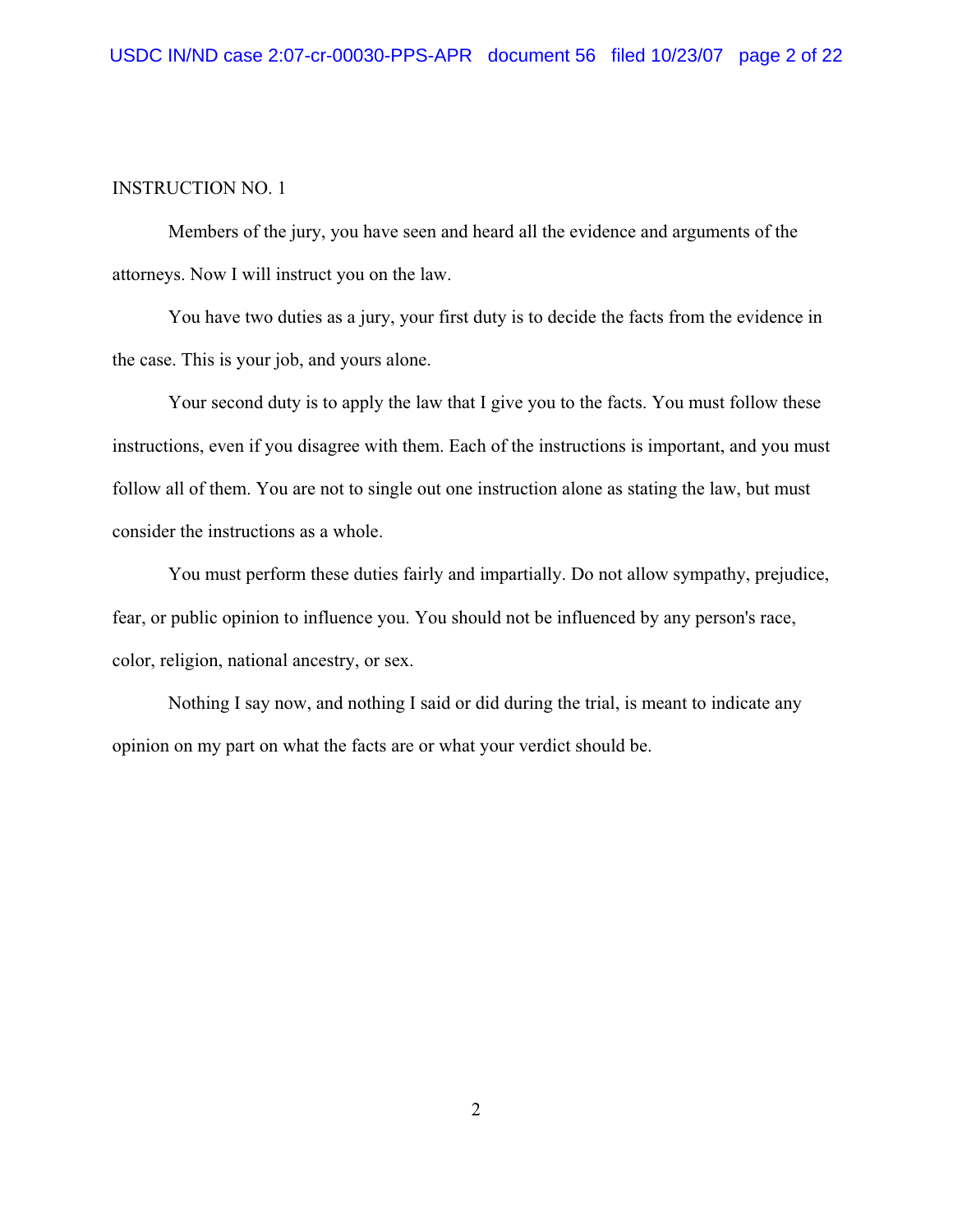The evidence consists of the testimony of the witnesses, the exhibits admitted in evidence, and stipulations. A stipulation is an agreement between both sides that certain facts are true.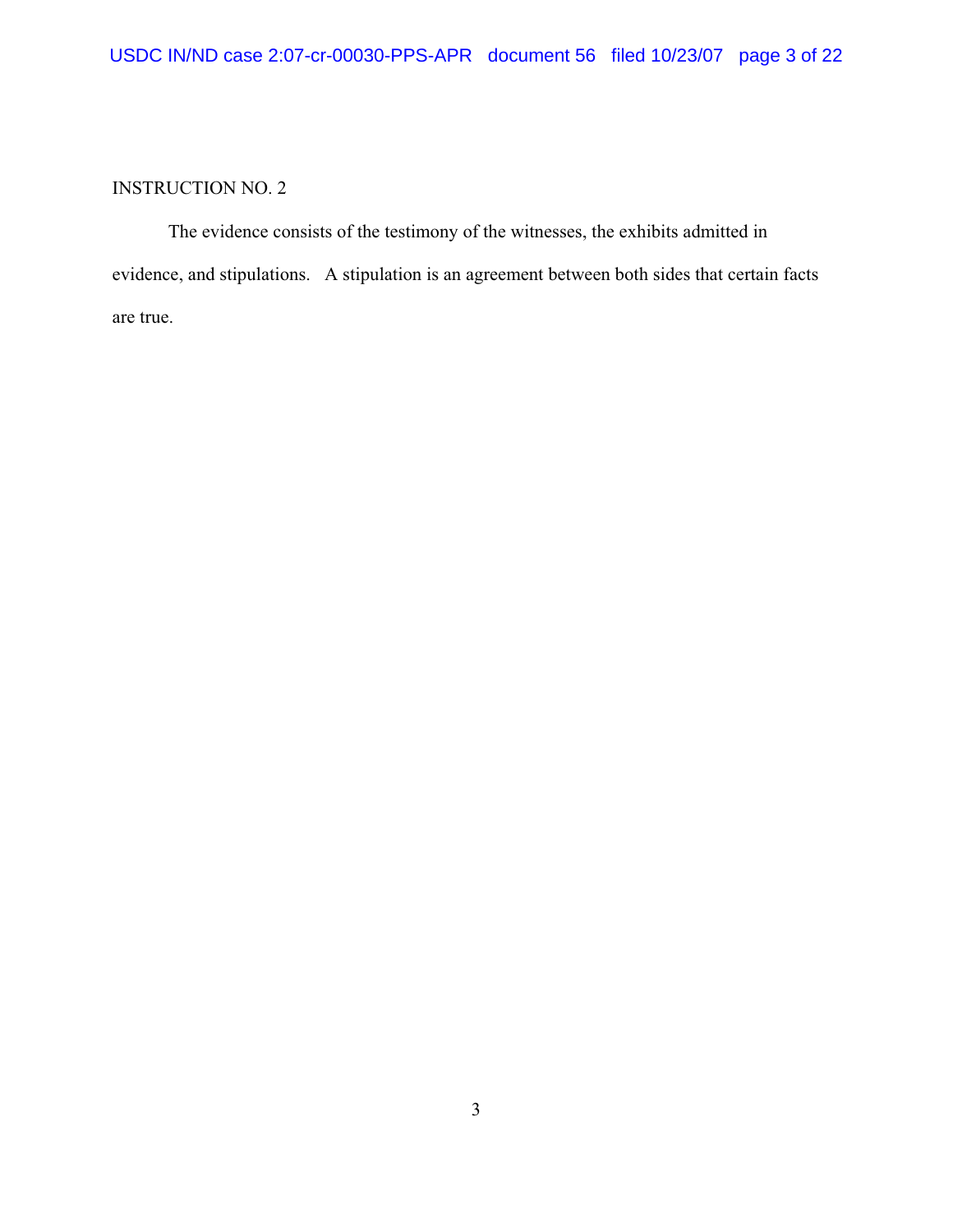You are to decide whether the testimony of each of the witnesses is truthful and accurate, in part, in whole, or not at all, as well as what weight, if any, you give to the testimony of each witness.

In evaluating the testimony of any witness, you may consider, among other things:

- the witness's intelligence;

- the ability and opportunity the witness had to see, hear, or know the things that the

witness testified about;

- the witness's memory;

- any interest, bias, or prejudice the witness may have;

- the manner of the witness while testifying; and

- the reasonableness of the witness's testimony in light of all the evidence in the case.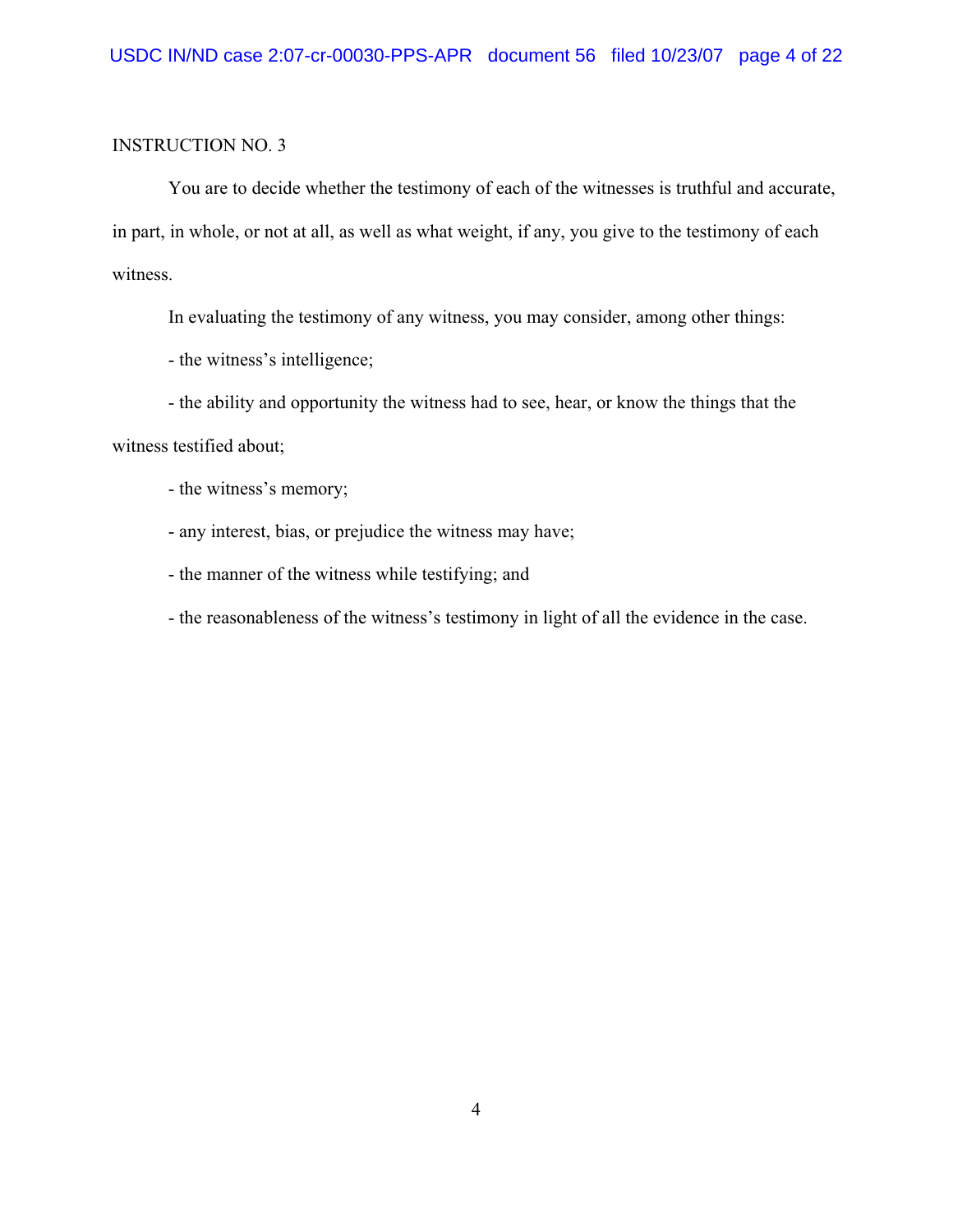You should use common sense in weighing the evidence and consider the evidence in light of your own observations in life.

In our lives, we often look at one fact and conclude from it that another fact exists. In law we call this "inference." A jury is allowed to make reasonable inferences. Any inferences you make must be reasonable and must be based on the evidence in the case.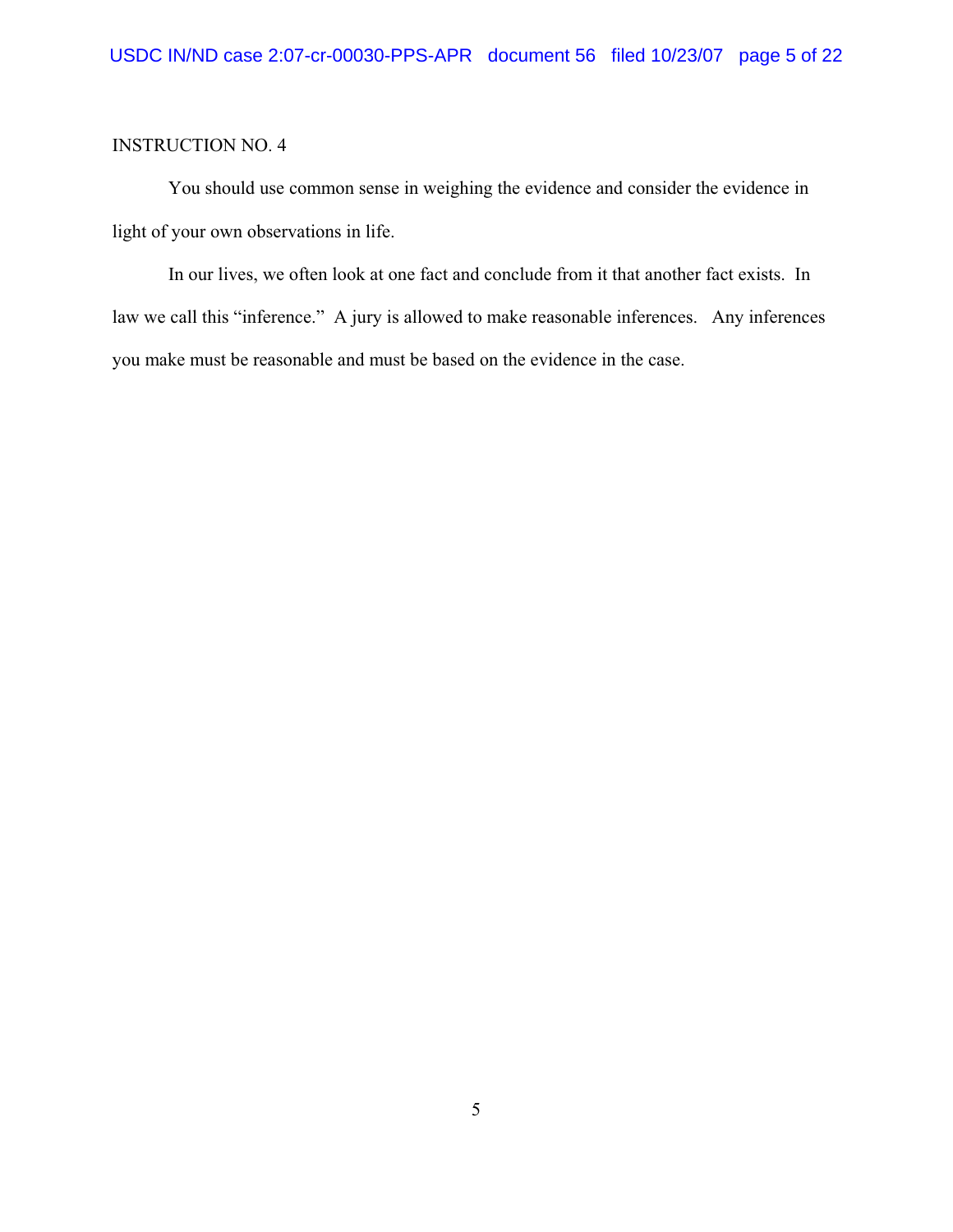Some of you have heard the phrases "circumstantial evidence" and "direct evidence." Direct evidence is the testimony of someone who claims to have personal knowledge of the commission of the crime which has been charged, such as an eyewitness. Circumstantial evidence is the proof of a series of facts which tend to show whether the defendant is guilty or not guilty. The law makes no distinction between the weight to be given either direct or circumstantial evidence. You should decide how much weight to give to any evidence. All the evidence in the case, including the circumstantial evidence, should be considered by you in reaching your verdict.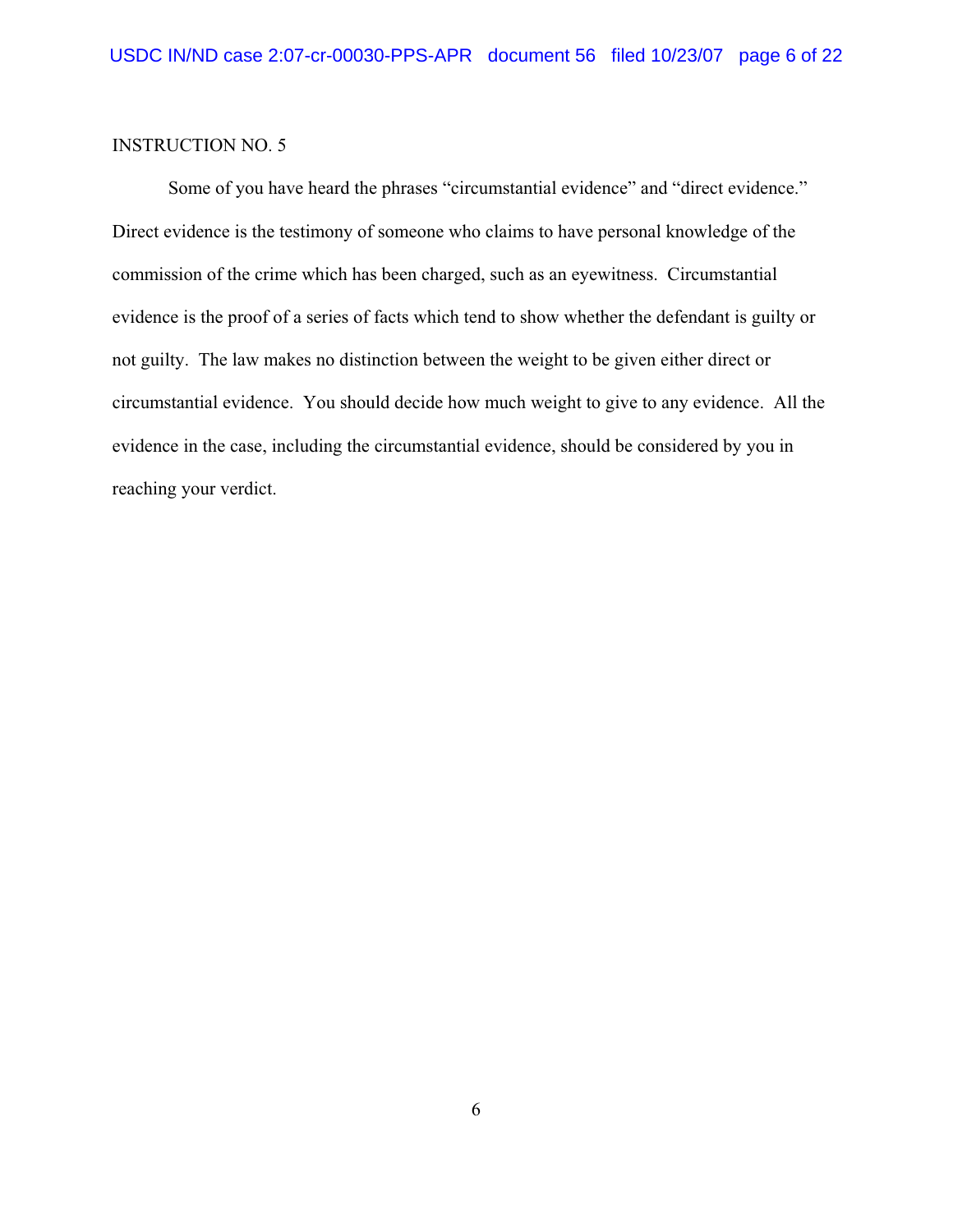Certain things are not evidence. I will list them for you:

First, testimony and exhibits that I struck from the record, or that I told you to disregard, are not evidence and must not be considered.

Second, anything that you may have seen or heard outside the courtroom is not evidence and must be entirely disregarded. This includes any press, radio, or television reports you may have seen or heard. Such reports are not evidence and your verdict must not be influenced in any way by such publicity.

Third, questions and objections by the lawyers are not evidence. Attorneys have a duty to object when they believe a question is improper. You should not be influenced by any objection or by my ruling on it.

Fourth, the lawyers' statements to you are not evidence. The purpose of these statements is to discuss the issues and the evidence. If the evidence as you remember it differs from what the lawyers said, your memory is what counts.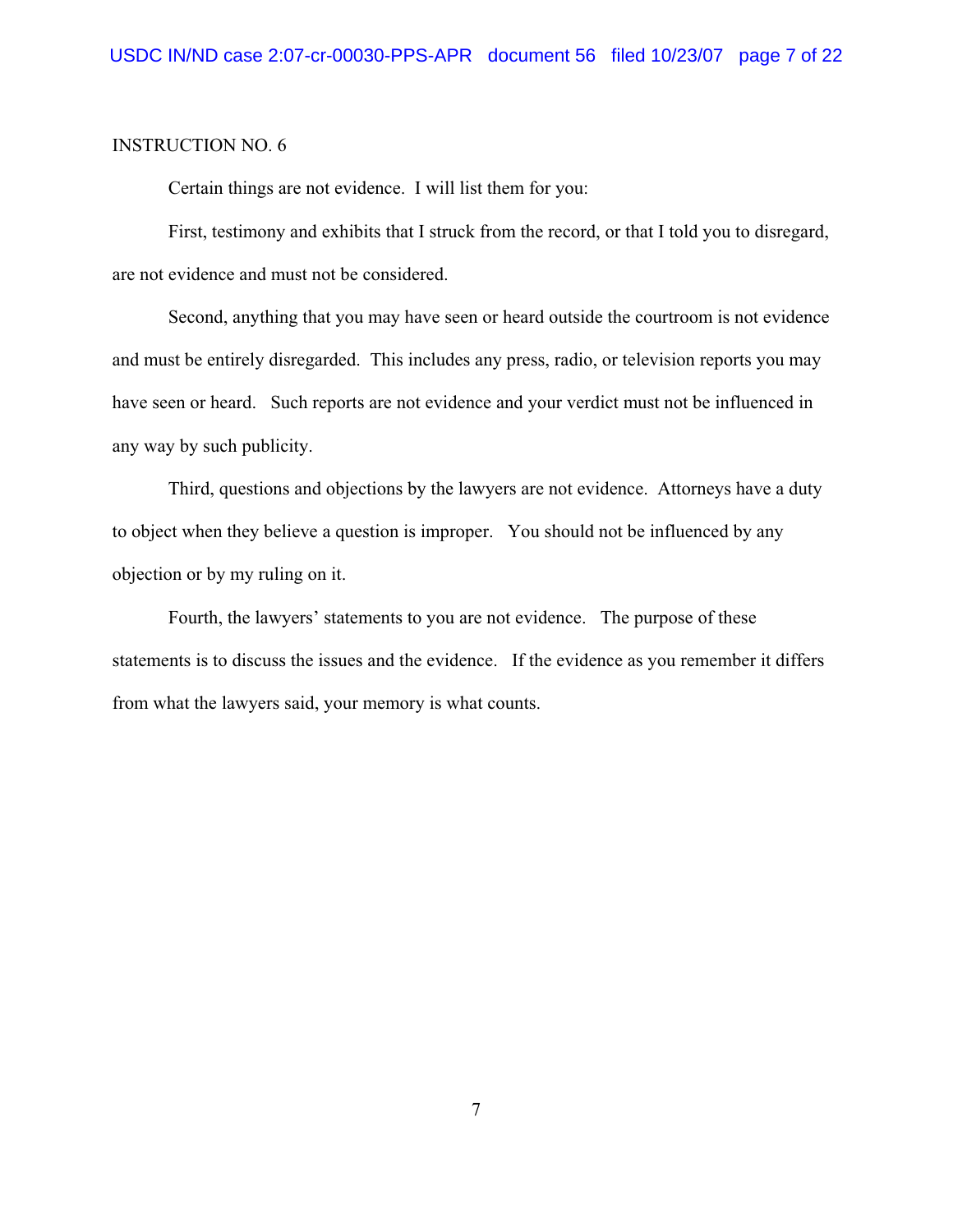It is proper for an attorney to interview any witness in preparation for trial.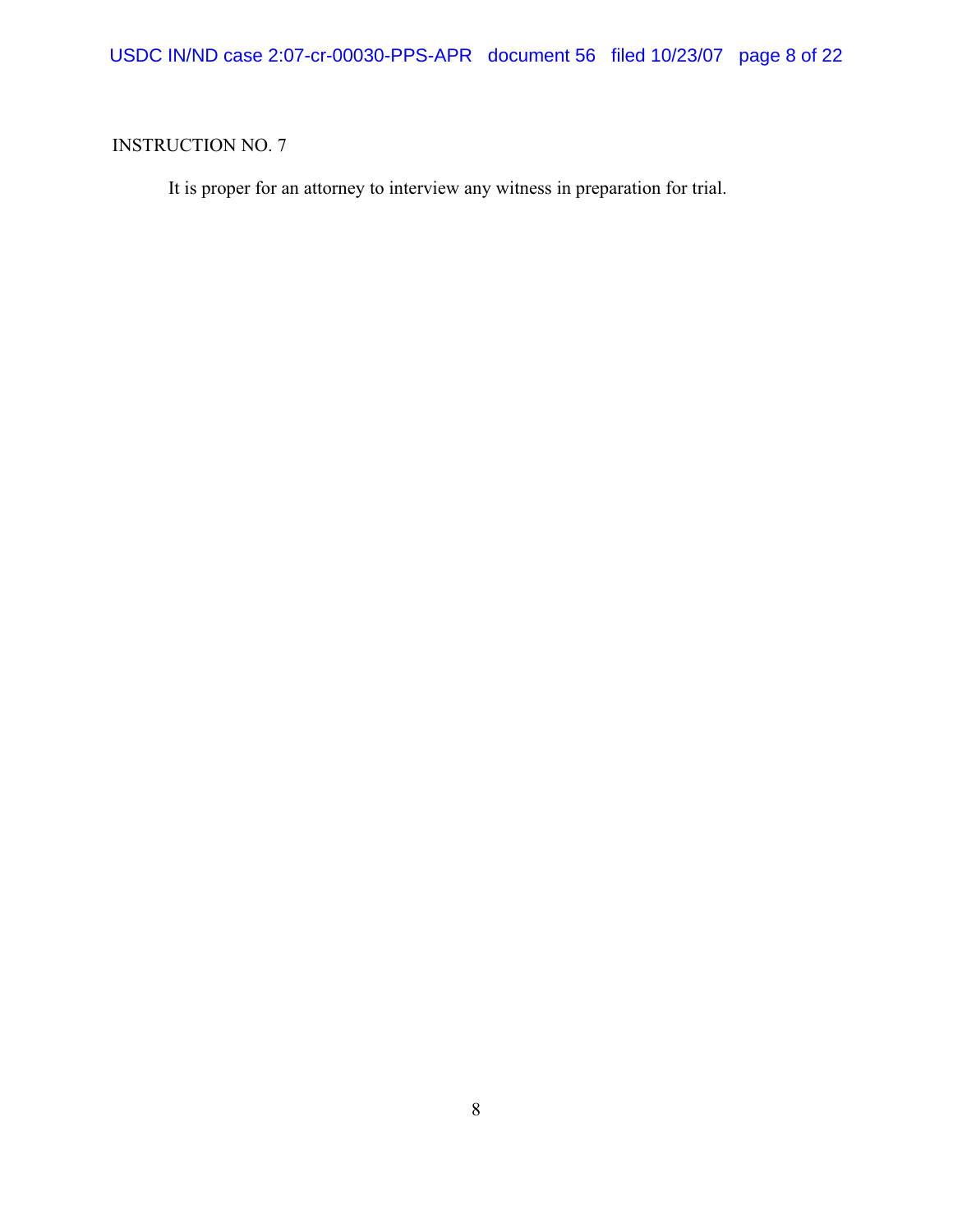You may find the testimony of one witness or a few witnesses more persuasive than the testimony of a larger number. You need not accept the testimony of the larger number of witnesses.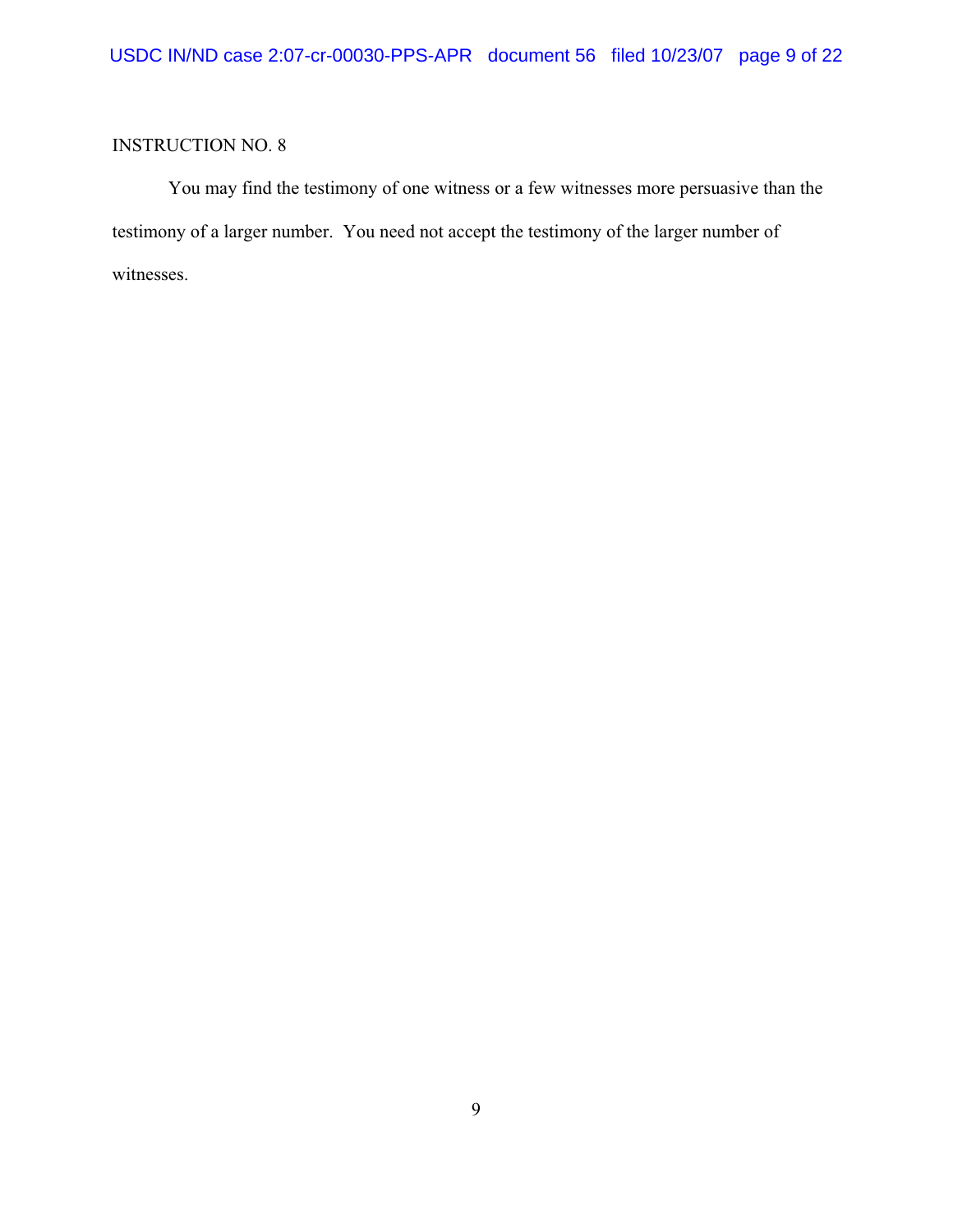The indictment in this case is the formal method of accusing the defendant of an offense and placing the defendant on trial. It is not evidence against the defendant and does not create any inference of guilt.

The defendant is charged with the offense of knowingly and intentionally possessing a firearm in furtherance of a drug trafficking crime. The defendant has pleaded not guilty to the charge.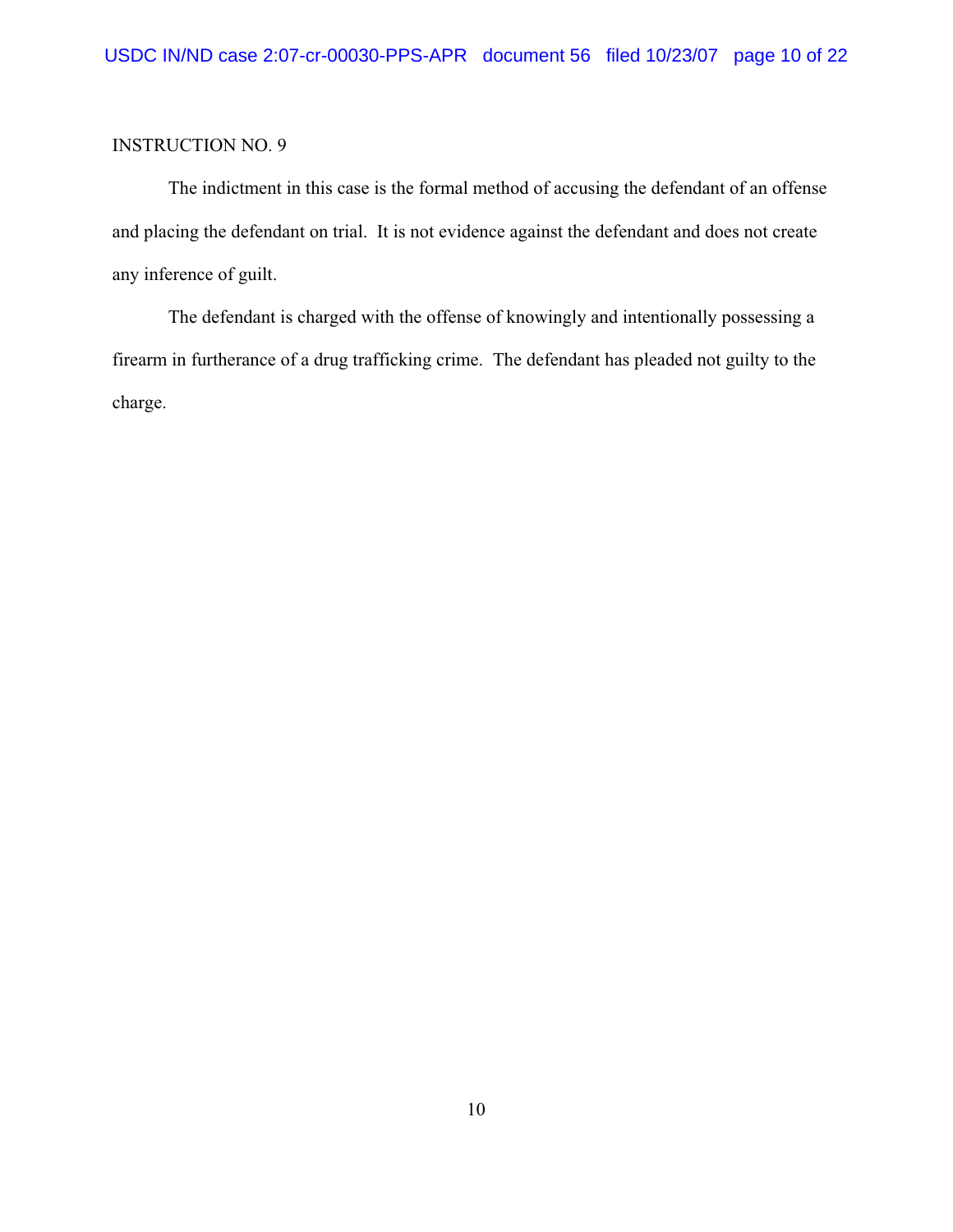The defendant is presumed to be innocent of each of the charges. This presumption continues during every stage of the trial and your deliberations on the verdict. It is not overcome unless from all the evidence in the case you are convinced beyond a reasonable doubt that the defendant is guilty as charged. The government has the burden of proving the guilt of the defendant beyond a reasonable doubt.

This burden of proof stays with the government throughout the case. The defendant is never required to prove his innocence or to produce any evidence at all.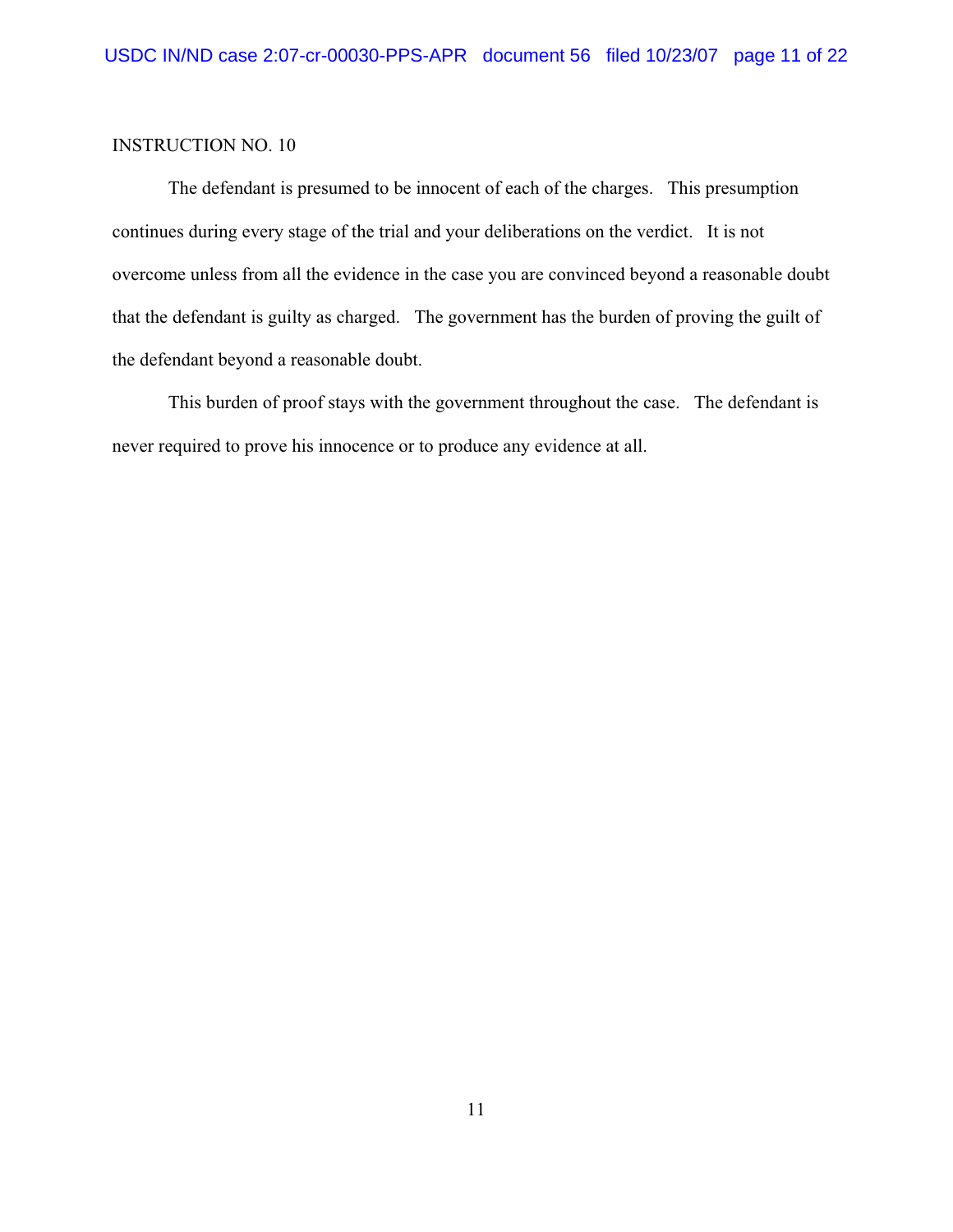A defendant has an absolute right not to testify. The fact that the defendant did not testify should not be considered by you in any way in arriving at your verdict.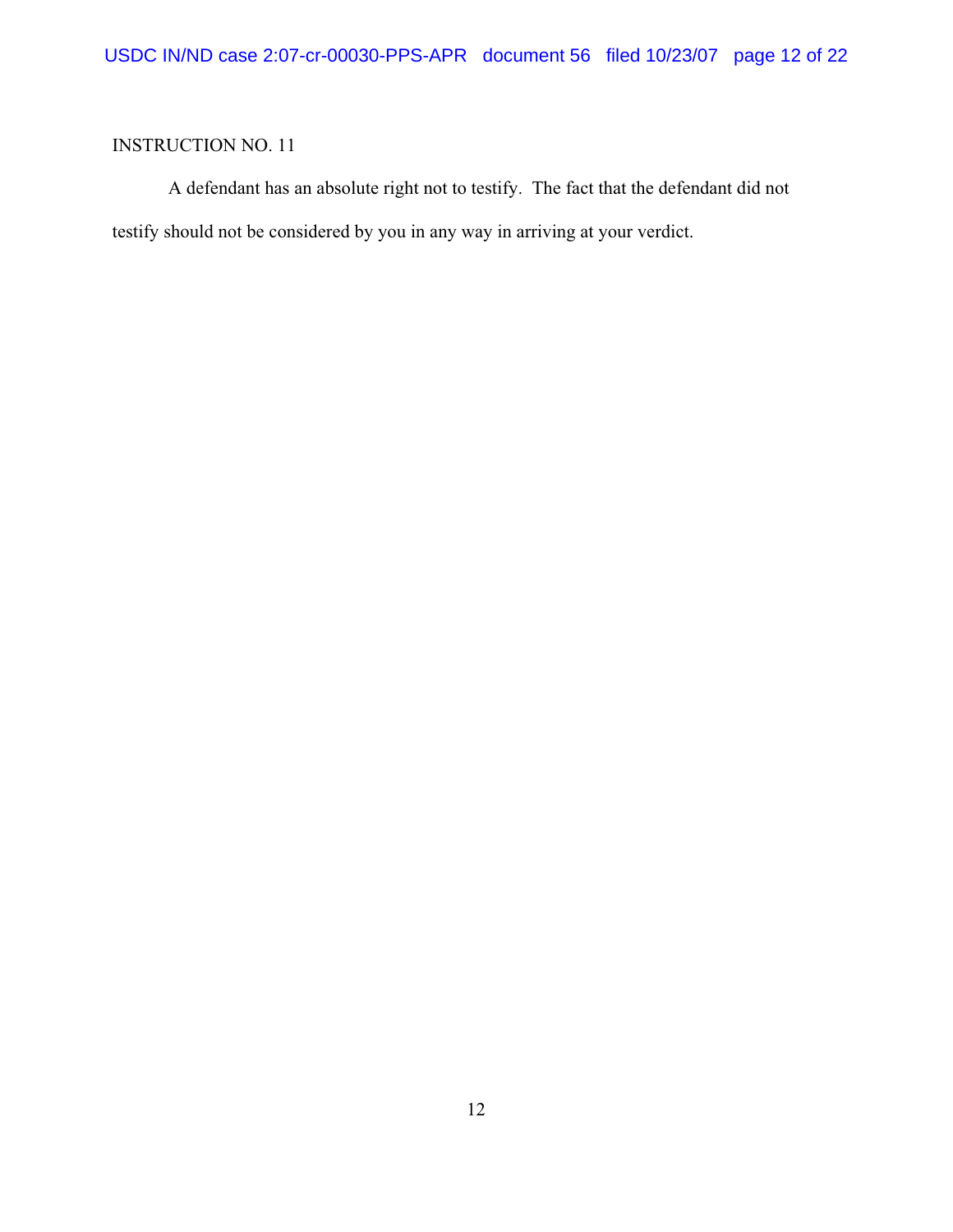You have received evidence of a statement said to be made by the defendant to Trooper Nathan Eaton and Special Agent William Noser. You must decide whether the defendant did in fact make the statement. If you find that the defendant did make the statement, then you must decide what weight, if any, you feel the statement deserves. In making this decision, you should consider all matters in evidence having to do with the statement, including those concerning the defendant himself and the circumstances under which the statement was made.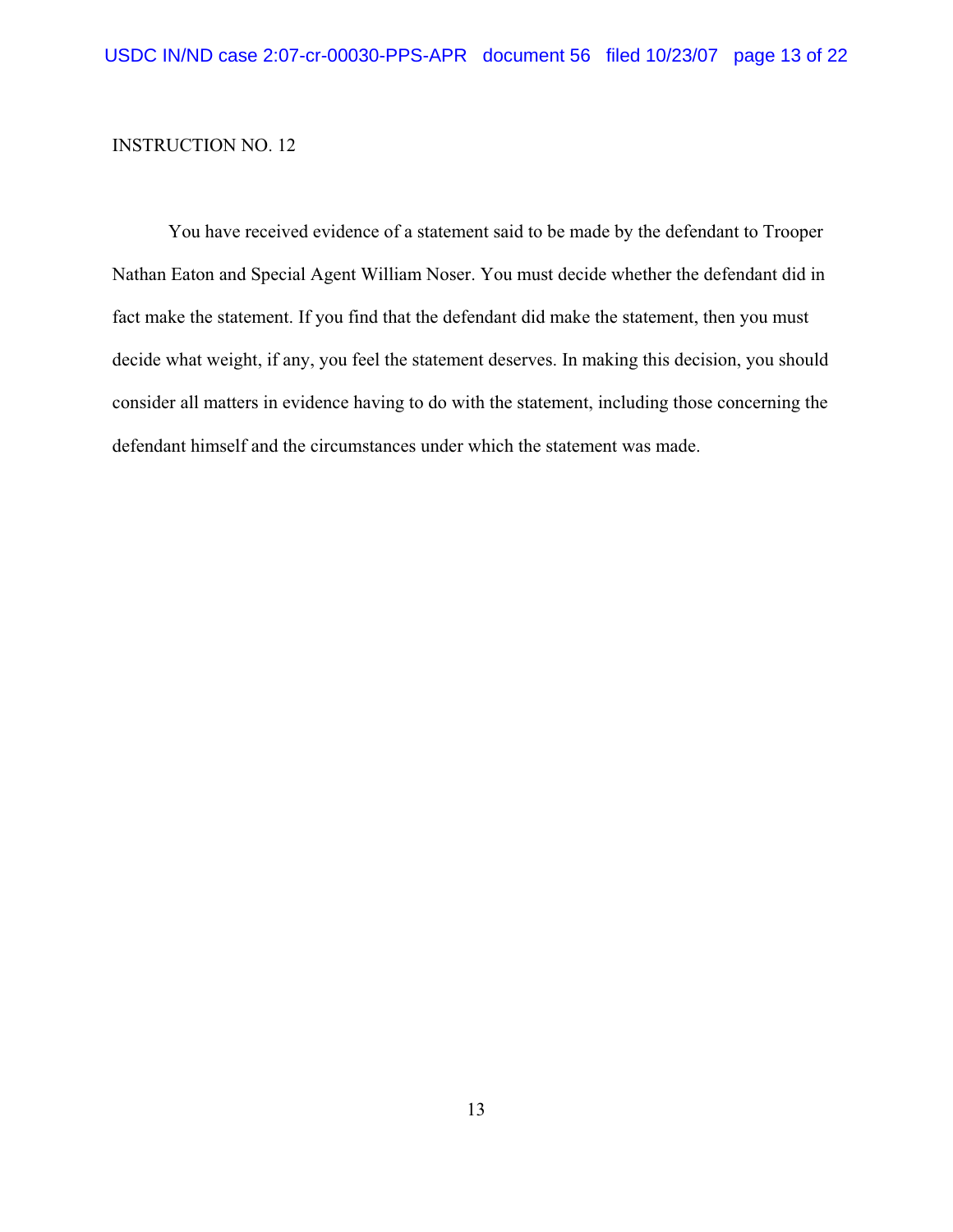You have heard witnesses give opinions about matters requiring special knowledge or skill. You should judge this testimony in the same way that you judge the testimony of any other witness. The fact that such a person has given an opinion does not mean that you are required to accept it. Give the testimony whatever weight you think it deserves, considering the reasons given for the opinion, the witness' qualifications, and all of the other evidence in the case.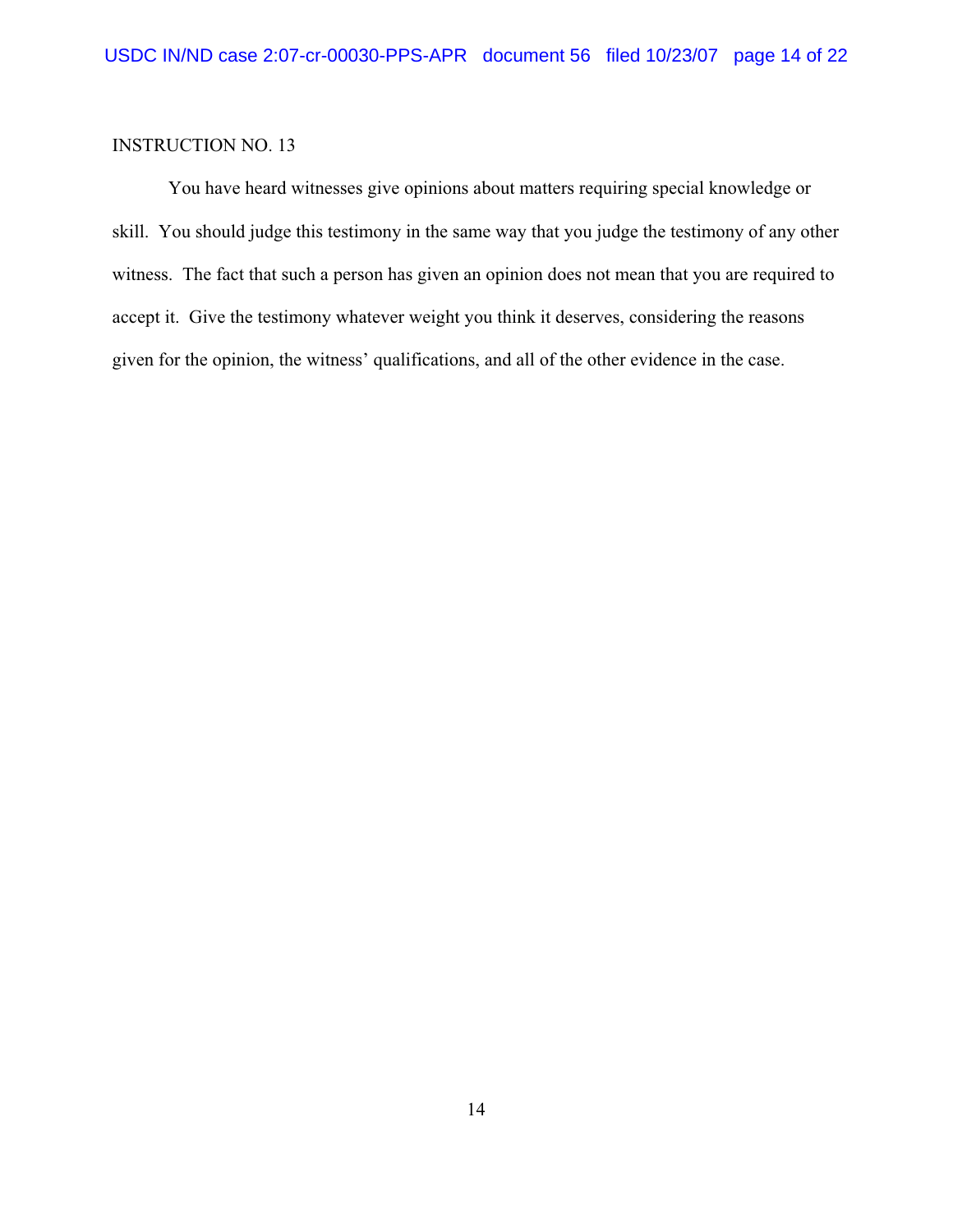To sustain the charge of possessing a firearm in furtherance of a drug crime the government must prove the following propositions:

First: that on or about February 6, 2007, the defendant committed the crime of possession with intent to distribute fifty grams or more of cocaine base as pleaded guilty to on October 16, 2007; and

Second: that the defendant knowingly possessed the Davis Industries .38 caliber Derringer handgun bearing serial number 0115591 described in the Second Superseding Indictment; and,

Third: that he possessed the above described firearm in furtherance of the above described narcotic offense.

If you find from your consideration of all the evidence that each of these propositions has been proved beyond a reasonable doubt, then you should find the defendant guilty.

If, on the other hand, you find from your consideration of all of the evidence that any of these propositions has not been proved beyond a reasonable doubt, then you should find the defendant not guilty.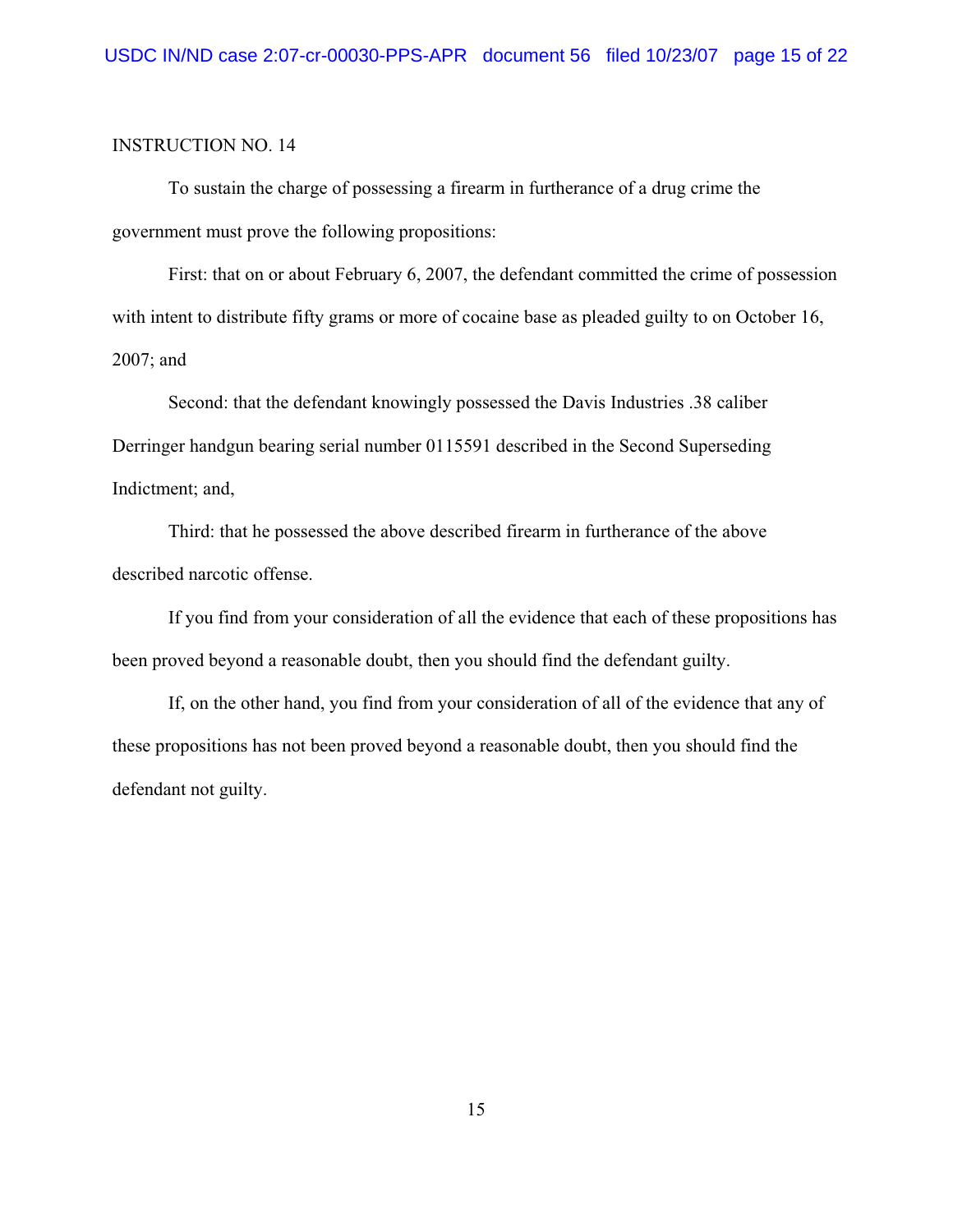The indictment charges that the offense was committed 'on or about' February 6, 2007. The government must prove that the offense happened reasonably close to that date but is not required to prove that the alleged offense happened on that exact date.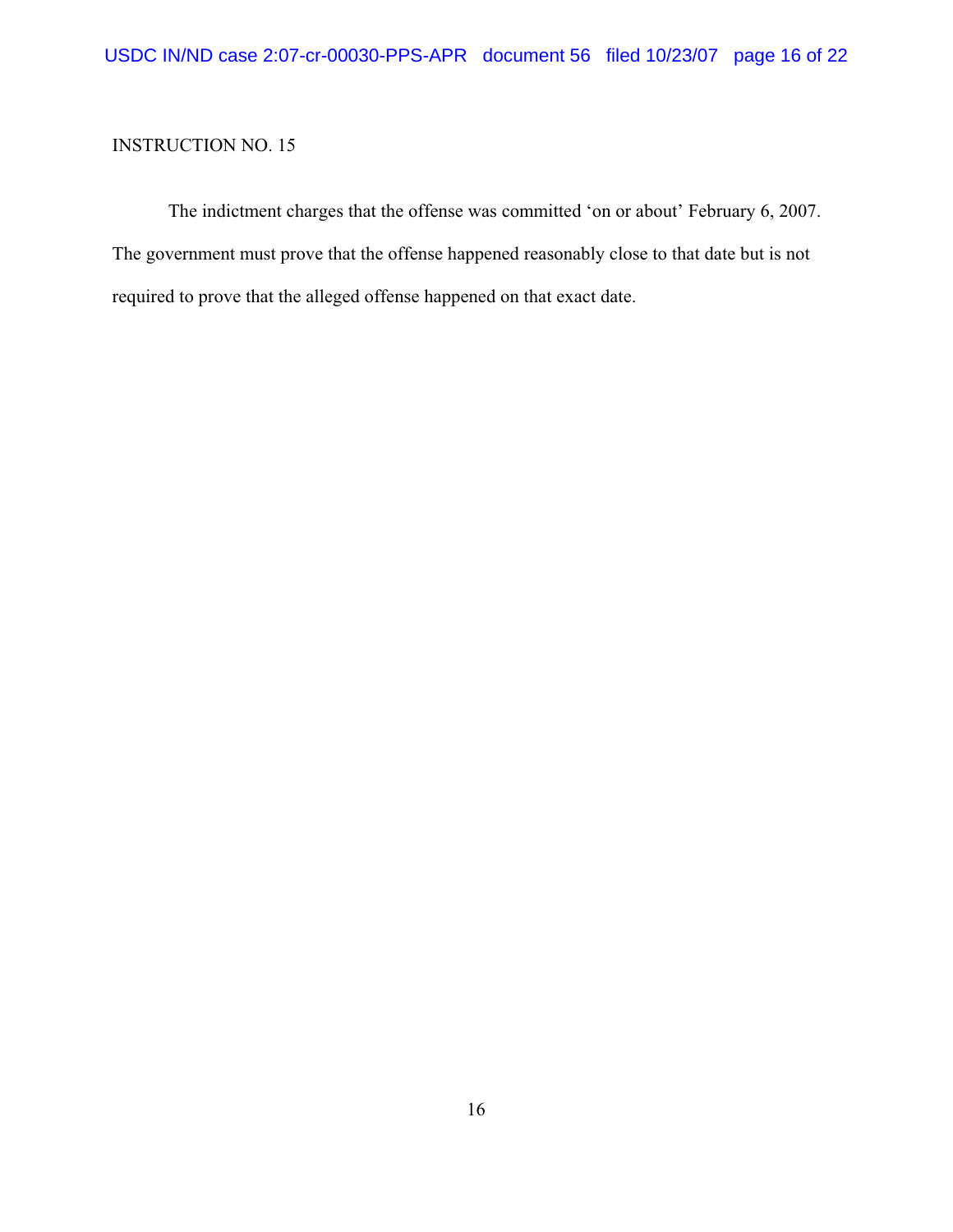When the word "knowingly" or the phrase "the defendant knew" is used in these instructions, it means that the defendant realized what he was doing and was aware of the nature of his conduct, and did not act through ignorance, mistake or accident. Knowledge may be proved by the defendant's conduct, and by all the facts and circumstances surrounding the case.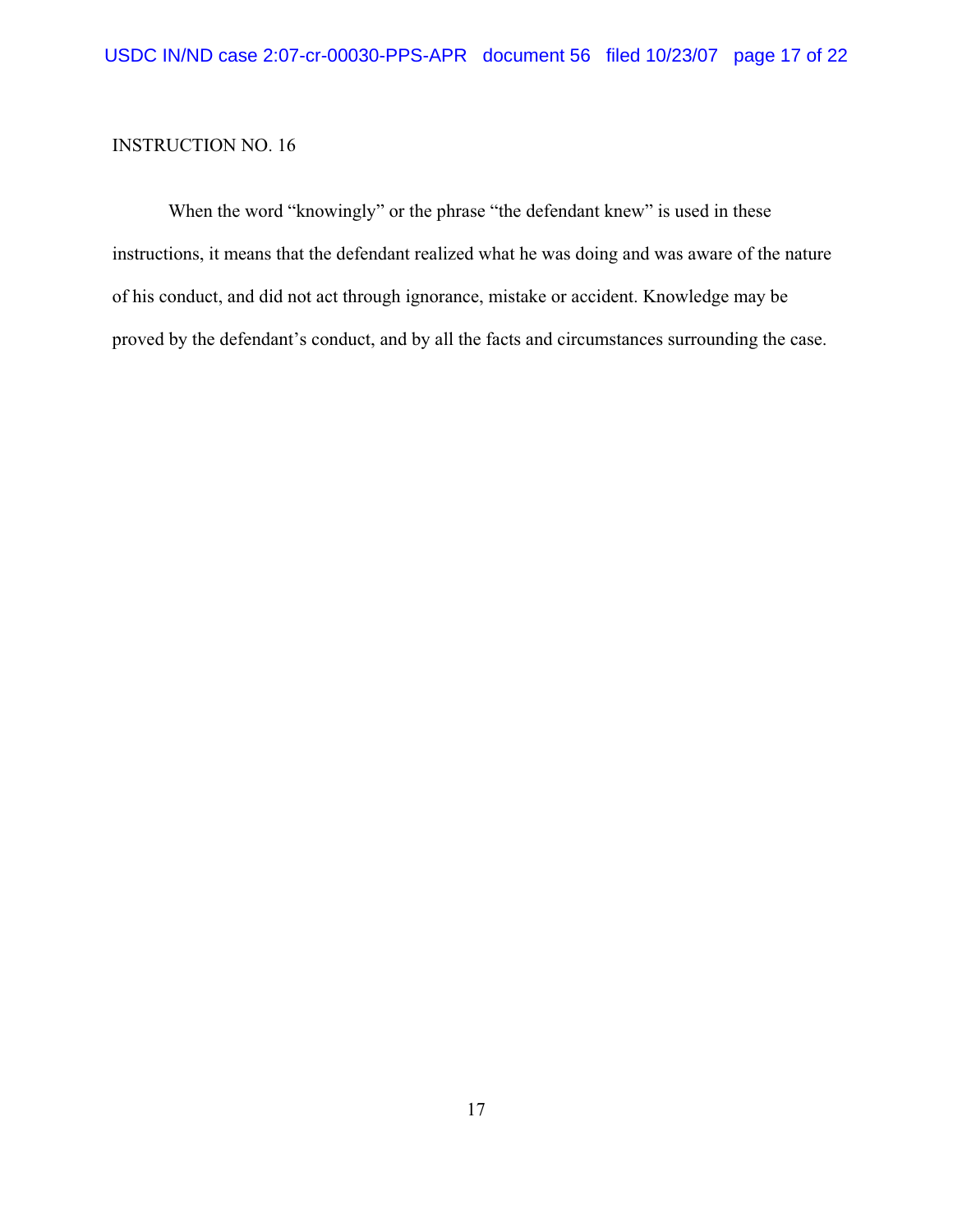Possession of an object is the ability to control it. Possession may exist even when a person is not in physical contact with the object, but knowingly has the power and intention to exercise direction or control over it, either directly or through others.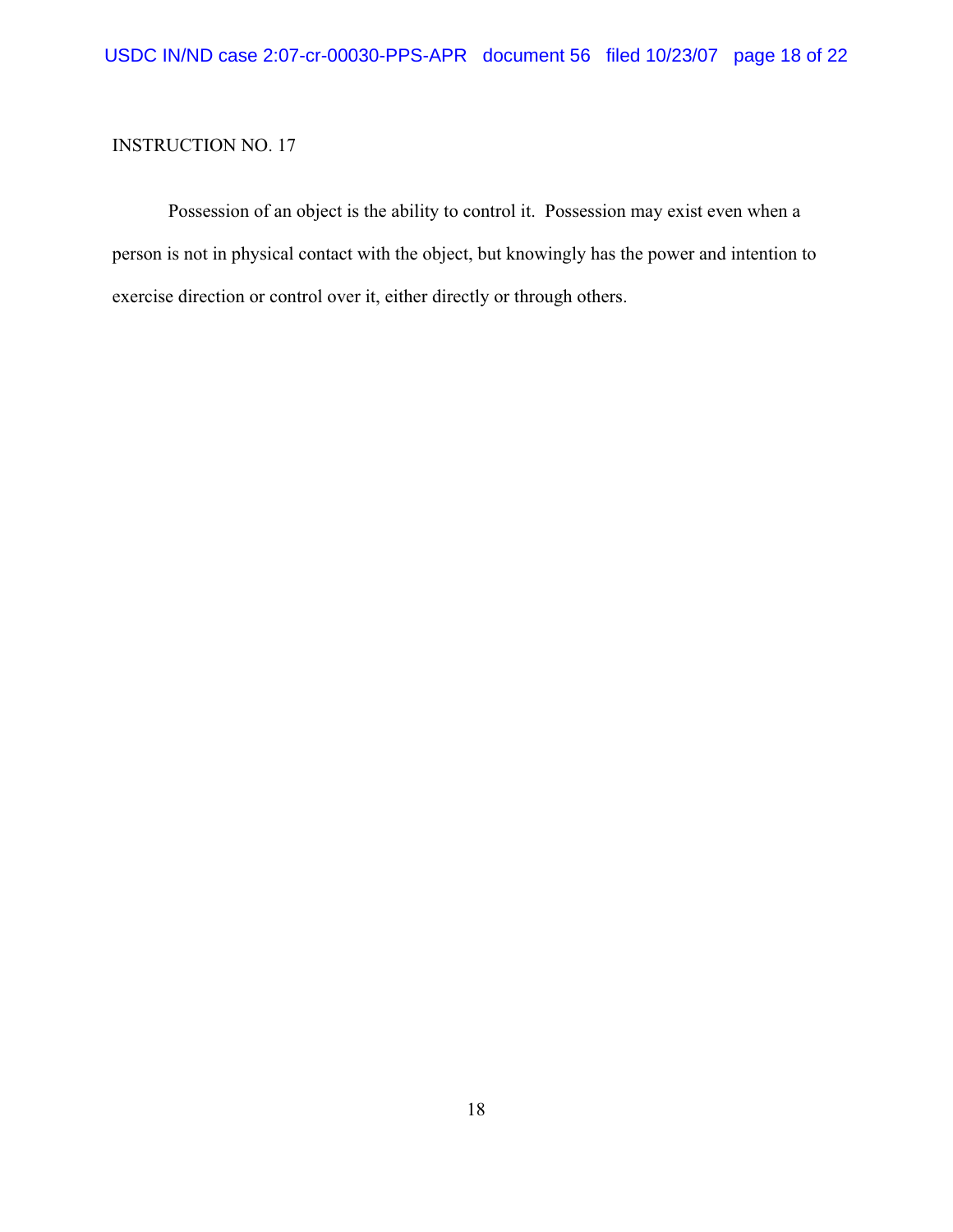Possession of a firearm is in furtherance of a drug trafficking crime if the possession assists in furthering, advancing , promoting or helping the drug trafficking crime. The mere presence of a firearm at a location is not sufficient to find that the firearm was possessed in furtherance of a drug trafficking crime but can be considered along with other factors.

Some factors that you may consider in determining whether a firearm possession was in furtherance of a drug trafficking crime include but are not limited to:

(1) the type of firearm;

(2) whether the firearm was stolen;

(3) whether the firearm possession was legitimate;

(4) whether the firearm was loaded;

(5) the accessibility of the firearm;

(6) the proximity of the firearm to drugs, drug profits or materials used for drug trafficking;

(7) the type of drug activity that is being conducted; and

(8) the time and circumstances under which the firearm was found.

This is not an exhaustive list of factors for you to consider. You may consider all of these

factors, some, or none at all. You may also consider any other factors you consider appropriate.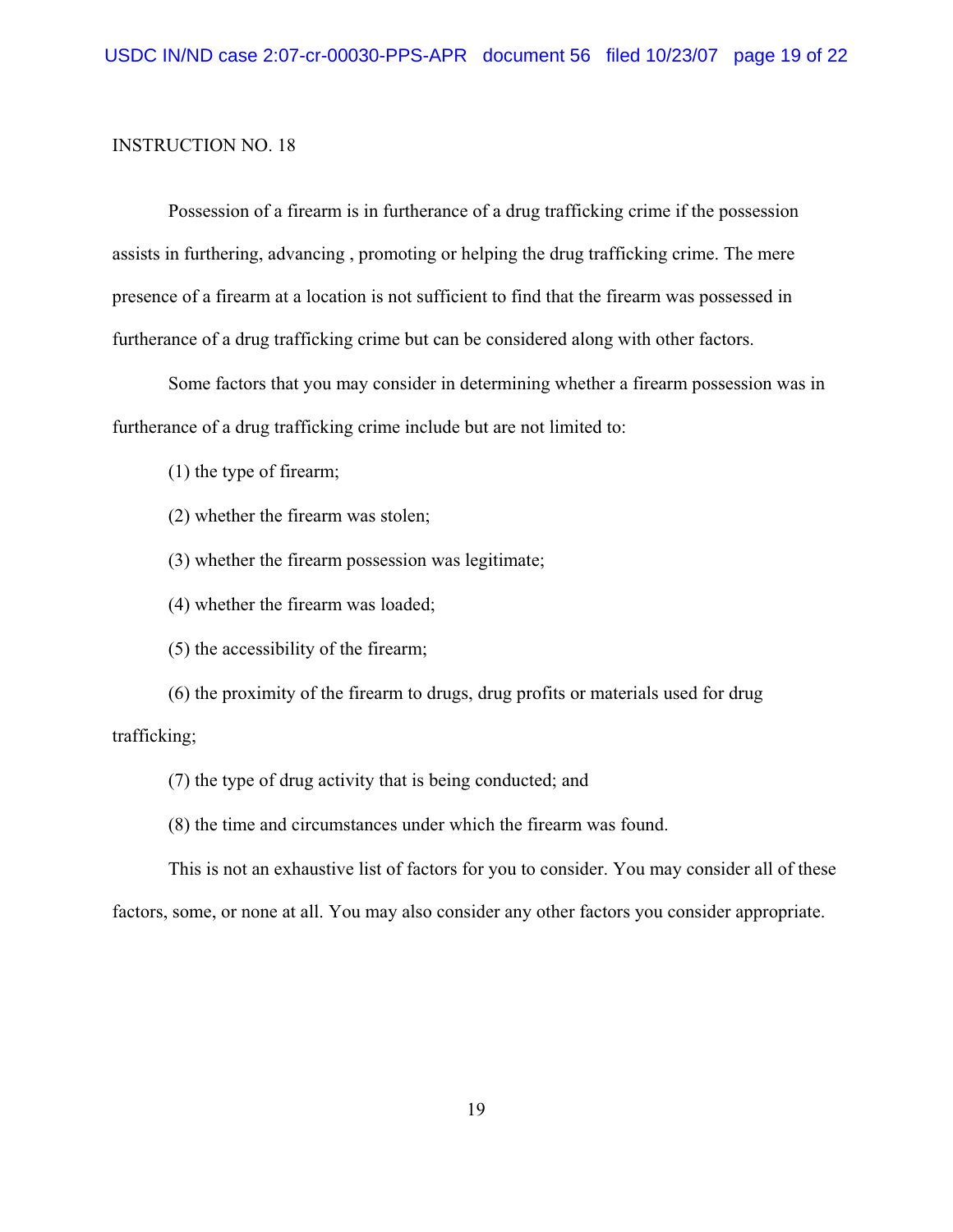Upon retiring to the jury room, select one of your number as your foreperson. The

foreperson will preside over your deliberations and will be your representative here in court.

Forms of verdict have been prepared for you.

[Forms of verdict read.]

Take these forms to the jury room, and when you have reached unanimous agreement on the verdict, your foreperson will fill in, date, and each of you will sign the appropriate form.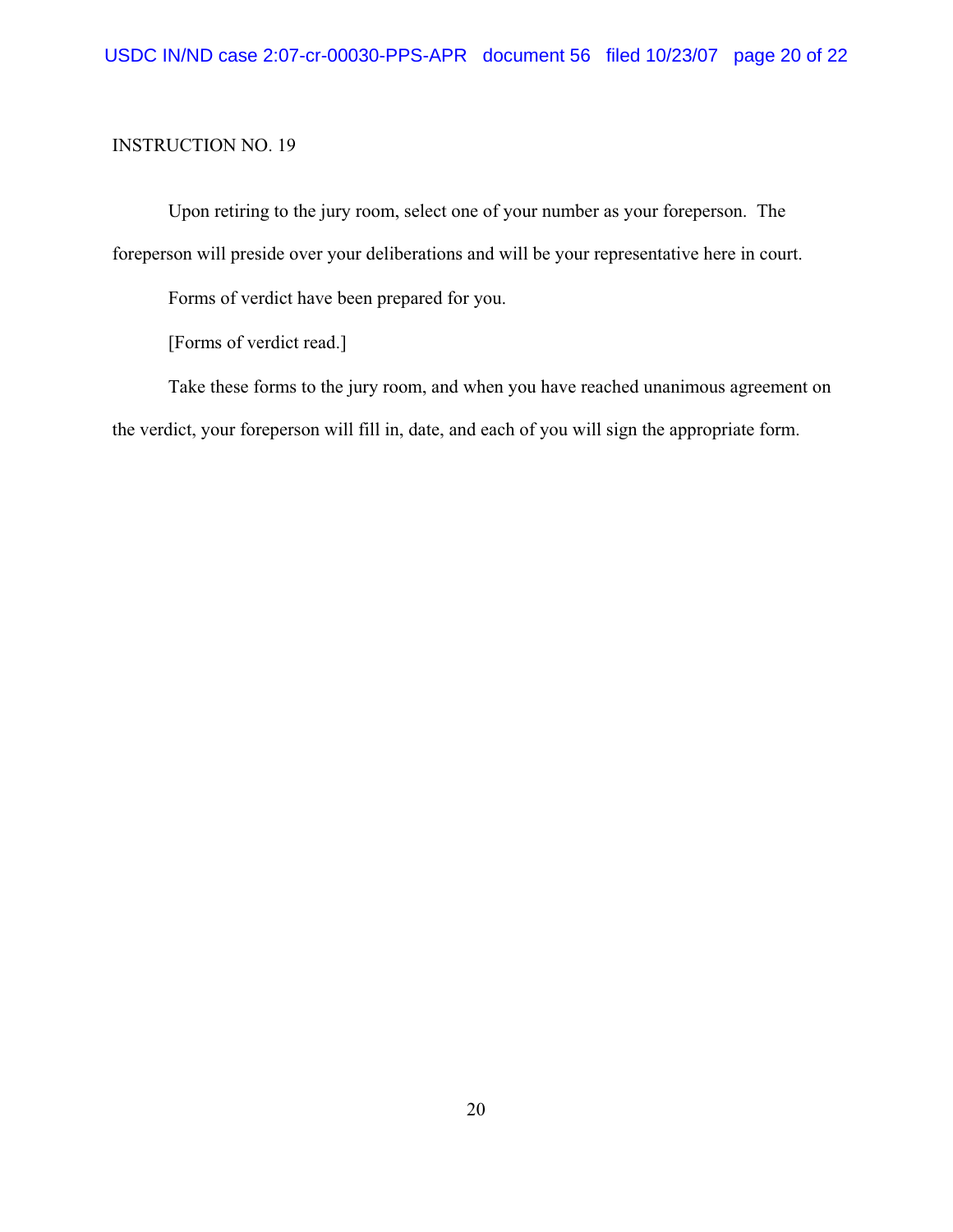I do not anticipate that you will need to communicate with me. If you do, however, the only proper way is in writing, signed by the foreperson, or if he or she is unwilling to do so, by some other juror, and given to the marshal.